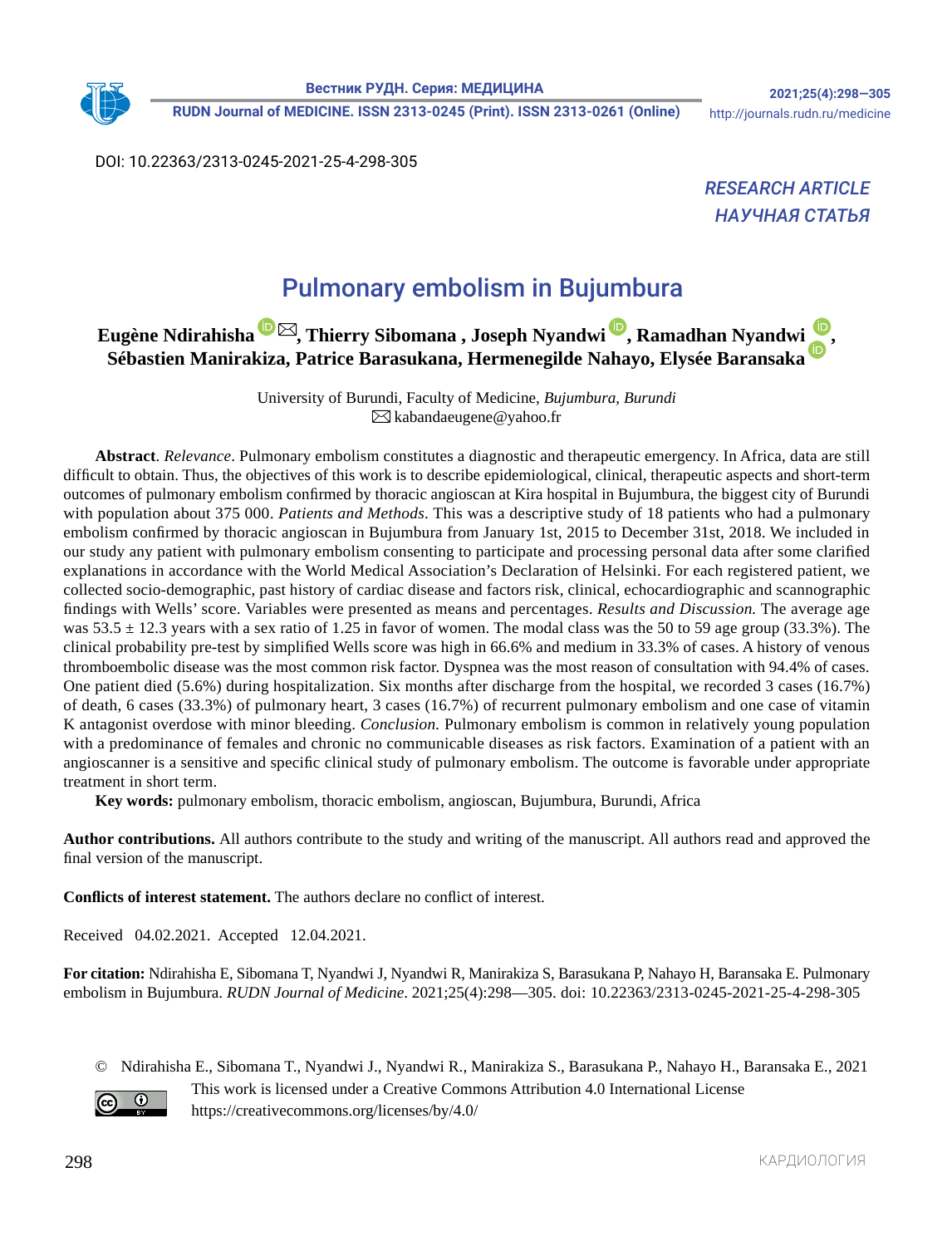### Introduction

Pulmonary embolism (PE) is a frequent, serous, multifactorial pathology, with no clinical pathognomonic sign [1]. The diagnostic and therapeutic approach is based on carrying out additional examinations and the clinical stratification of the risk of early mortality [1]. Its prevalence in Europe is 17—42.6 % of hospitalized patients, 8—52 % of autopsy's checks [2]. In sub-Saharan Africa, PE has been reported more and more since the first series in the 1970s and 1980s but often in the form of autopsy series or small clinical series whose diagnostic confirmation methods are sometimes approximate [3, 4].

In Burundi, a country with limited resources, there is not yet tackled study with optimal diagnostic and therapeutic management on objective basis, which constitute a difficult challenge. Hence the interest of this work, the objective of which is to determine the epidemiological, clinical, therapeutic and progressive aspects of PE confirmed by thoracic angioscan in Bujumbura.

### Patients and methods

### **Study design**

This was a descriptive study over a three years period from January 1st, 2015 to December 31st, 2018. The study was initiated during a daily staff of department's cardiologists. The study was intentionally designed to be entirely performed without any financial support from others societies of cardiology or any international organization. The imaging department of Kira Hospital in Bujumbura was the one health structure with available scanner, hence the choice the center. The study rationale was to provide data on PE characteristics, treatment and prognosis in short term. In case of suspicion of PE, all health structures refer patients to the imaging department of Kira Hospital in Bujumbura where, the diagnosis of PE was confirmed or not.

### **Patients**

The target population was patients referred to the imaging department of Kira Hospital in Bujumbura for suspicion of PE. Were included in the study all patients with PE confirmed by thoracic angioscan and who had consented to participate after some clarified explanations in accordance with the World Medical Association's Declaration of Helsinki (WMA Declaration of Helsinki-Ethical Principles for Medical research Involving Human Subjects, 2013) and processing personal data. A total of 18 patients were retained in the study. Patients without evidence of angioscannographic confirmation of PE were excluded. The stratification of the risk of mortality in hospital and within 6 months of anticoagulant treatment was estimated thanks to the scores of PESI and sPESI, combined with right ventricular dysfunction based on echocardiographic and angioscannographic criteria. Wells' criteria for pulmonary embolism risk are shown in the Table 1 [5].

#### *Table 1*

**Wells' criteria for pulmonary embolism risk**

| $N^{\circ}$ | Criteria of pulmonary embolism risk                                     | No | Yes    |
|-------------|-------------------------------------------------------------------------|----|--------|
| 1           | Symptoms of deep venous thrombosis                                      | O  | $+3$   |
| 2           | Other diagnostic that doesn't explain the<br>probability of the disease | O  | $+3$   |
| 3           | Heart rate $>100$                                                       | n  | $+1.5$ |
| 4           | Previous deep venous thrombosis or pulmonary<br>embolism                | U  | $+1.5$ |
| 5           | Hemoptysis                                                              | n  | $+1$   |
| 6           | Malignant condition                                                     | O  | $+1$   |
|             |                                                                         |    |        |

*Interpretation:*

Score > 6: High probability of pulmonary embolism

Score ≥ 2 and ≤ 6: mean probability

Score < 2: low probability

Prognostic biomarkers (troponin and NT pro BNP) were not feasible in Bujumbura.

### **Data collection**

Epidemiological data, past history of cardiac disease and factors risk, clinical, echocardiographic and scannographic findings were recorded. Data relating to intra-hospital management and 6 months after discharge from the hospital on anticoagulant therapy were collected. Those data were obtained from the register of admissions and results of thoracic scan performed for suspected PE. We particularly made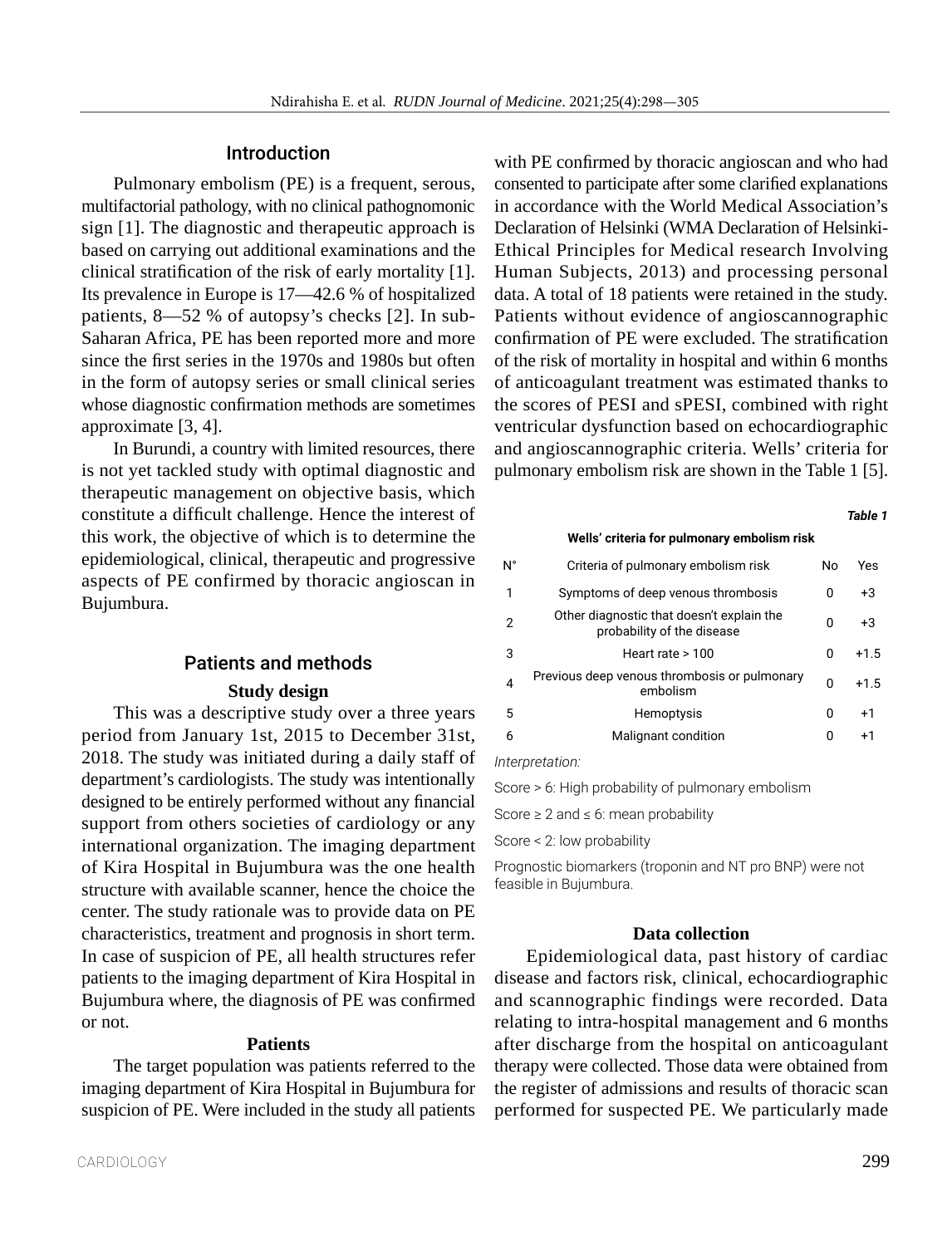attention on localization of the lesion, the RV/LV ratio and the pleuropulmonary abnormalities. No found data were sought from computerized patient records from hospital. At least we may reach patients at home because each of them was given an observation sheet and a database was established.

### **Echocardiographic and angioscannographic examinations**

All echocardiographic examinations were performed by trained cardiologists. Right ventricular dysfunction, on echocardiography, was defined by the presence of a dilatation of the right ventricle (RV) defined by a basal diameter right ventricle/left ventricle (RV/LV) ratio  $\geq 0.9$  measured in section of 4 cavities through the apical incidence and / or pulmonary arterial hypertension defined by systolic pulmonary arterial pressures (SPAP)  $\geq$  35 mm Hg and/or an impairment of the systolic function of RV defined by a systolic excursion of the plane of the tricuspid ring  $\leq$  17 mm.

The angioscannographic diagnostic criteria retained was a lacuna or defect of intraluminal opacification in the pulmonary arterial network, carried out by radiologists on a helical scanner of the TOSHIBA Aquilion series type with 64 bars. Right ventricular dysfunction on chest angioscannography was defined by dilatation of the right cavities defined by a RV/LV diameter ratio  $\geq 0.9$  in axial section.

### **Statistical analysis**

Continuous variables are expressed as means and standard deviations and categorical variables as frequencies and percentages; these were computed using the SPSS statistical software package. Means comparisons were made using Student's t-test. Percentages were compared using Pearson's Chi2 test. A probability of  $P < 0$ , 05 was considered to be significant.

## Results and Discussion

### **Patients**

Among a total of 90 patients examined with scanner from 2015 to 2018 in the imaging department of Kira Hospital, 18 cases of PE were confirmed (20 %). There were 10 women (56.6 %) and 8 men (44.4 %). The sex ratio was 1.25 in favor of women. The mean age was 53.5  $\pm$  12.3 years with extremes of 31 and 75 years. The modal class was the 50—59 age group (33.3 %) followed by the  $40-49$  age group  $(27.8\%)$ . Fifteen patients (83.3 %) were urban and 16.7 % lived in rural regions. The thromboembolic risk factors found were a history of thromboembolic disease, an age greater than 60 years and a history of decompensated heart failure in 38.9 %, 27.8 % and 16.7 % respectively. Active cancer was found in 16.7 % of cases, while a history of stroke and hysterectomy were found once each. Cardiovascular risk factors were dominated by high blood pressure and diabetes with 22.2 % each. Physical inactivity was found in 4 patients (22.2 %), smoking and obesity in two patients (11.1 %) each.

### **Clinical findings**

The functional signs were dominated by dyspnea with 16 cases (88.9 %) followed by chest pain, syncope and hemoptysis with 44.4 %, 22.2 % and 16.7 % of cases respectively. The physical signs recorded were tachycardia in all patients, pattern of right ventricular failure in eight patients (44.4 %) and one case of cardiogenic shock. The probability of PE (as shown in Table 2), according to Wells score was of high probability in 66.6 % (score  $> 6$ ) and medium probability in 33.4 % of cases (score 2).

*Table 2*

| Incidence of pulmonary embolism according to the Wells' score |  |
|---------------------------------------------------------------|--|
|---------------------------------------------------------------|--|

| Wells score and probability of PE  | Effective | Percentage |
|------------------------------------|-----------|------------|
| High probability (score $> 6$ )    | 12        | 66.6       |
| Average probability (score $2-6$ ) | ь         | 33.3       |
| Total                              | 18        | 100        |

### **Electrocardiographic findings**

The electrocardiogram performed in 18 patients (100 %) showed electrical abnormalities in all patients. Sinus tachycardia, found in 16 patients (88.9 %), was associated in 44.4 % with right axial deviation. Eight (44.4 %) had a complete right bundle branch block and one patient had a complete arrhythmia by atrium fibrillation.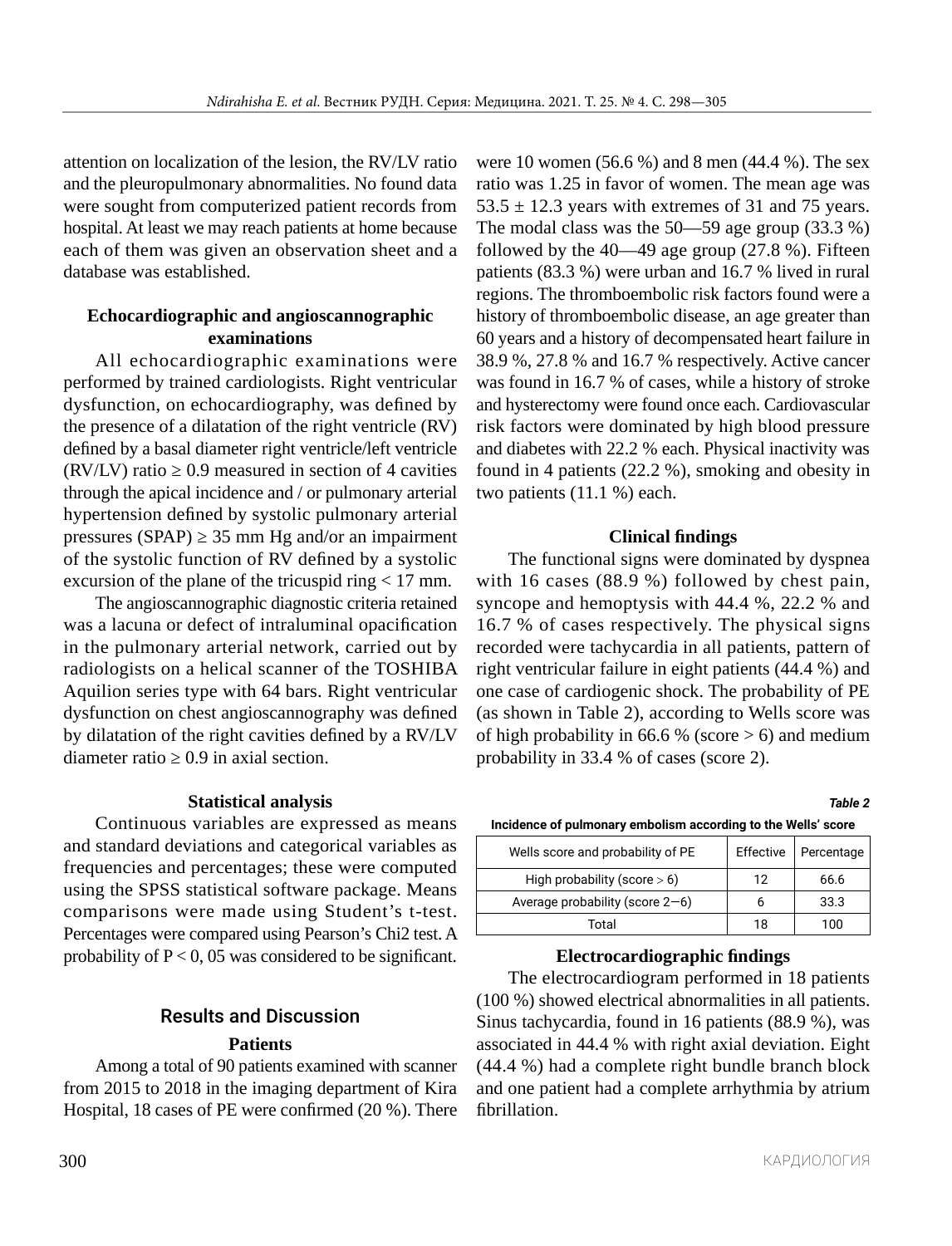### **Echocardiographic findings**

On echocardiography, we recorded ten cases (55.6 %) of normal echocardiography. The other eight cases (44.4 %) presented dilatation of the right cavities with a ratio of the RV/LV diameters  $> 0.9$  and a paradox septum with SPAP > 40 mm Hg.

### **Angioscannographic findings**

On angioscannography, PE was bilateral in twelve patients (66.7 %), localized on the right in five patients  $(27.7 \%)$  and on the left in one patient  $(5.6 \%)$ . The RV/LV ratio was greater than 0.9 in eight patients (44.4 %). It was less than 0.9 in ten patients (55.6 %). The pleuropulmonary abnormalities associated with PE were characterized by pulmonary infarction with reactive pleurisy in three patients (16.6 %), parenchymal nodules in three patients (16.6 %), a cavitary image in one patient (5.6 %) and a diving goiter in a patient (5.6 %). Thirteen patients (72.2 %) were at intermediate risk with a simplified PESI score greater than or equal to one. The simplified PESI score was 0 in four patients (22.2 %) and in one patient (5.6 %) was at high risk.

### **Outcome**

The therapeutic management was based on low molecular weight heparin (enoxaparin) with a dose adapted to the weight and renal function. Vitamin K

antagonists were started on the first day of heparin therapy in 100 %. Non-invasive monitoring of vital parameters was systematic. The adjuvant treatment was oxygen therapy adapted to oxygen saturation with perfusion of physiological saline 0.9 %.

The intra hospital evolution was favorable in 94.4 % of the cases. One death has been recorded in cardiogenic shock with cardiopulmonary arrest against a background of massive pulmonary embolism in the first 24 hours of admission. Six months after discharge from the hospital, we recorded 3 cases (16.7 %) of death, 6 cases (33.3 %) of pulmonary heart, 3 cases (16.7 %) of recurrent PE and one case of vitamin K antagonists overdose with minor bleeding.

The objective of our study was to determine the epidemiological, clinical, therapeutic and progressive aspects of PE confirmed by chest scanner in Bujumbura. The need to use a chest angiogram to confirm the diagnosis explains the choice of Kira Hospital as the data collection site because it is the only hospital with a functional scanner in Bujumbura. In addition, as the patients came from all the health facilities in Bujumbura, we did not calculate the prevalence of PE. In our study, 18 cases of PE were confirmed out of 90 requests for a chest scanner for suspected PE, or 20 % of requests, Fig. 1. The mean age was  $53.5 \pm 12.3$  years with extremes of 31 and 75 years. Overall, this was a relatively young



Fig. 1. Pulmonary angiogram in axial section centered on the pulmonary trunk showing clots in the branches of the proximal pulmonary artery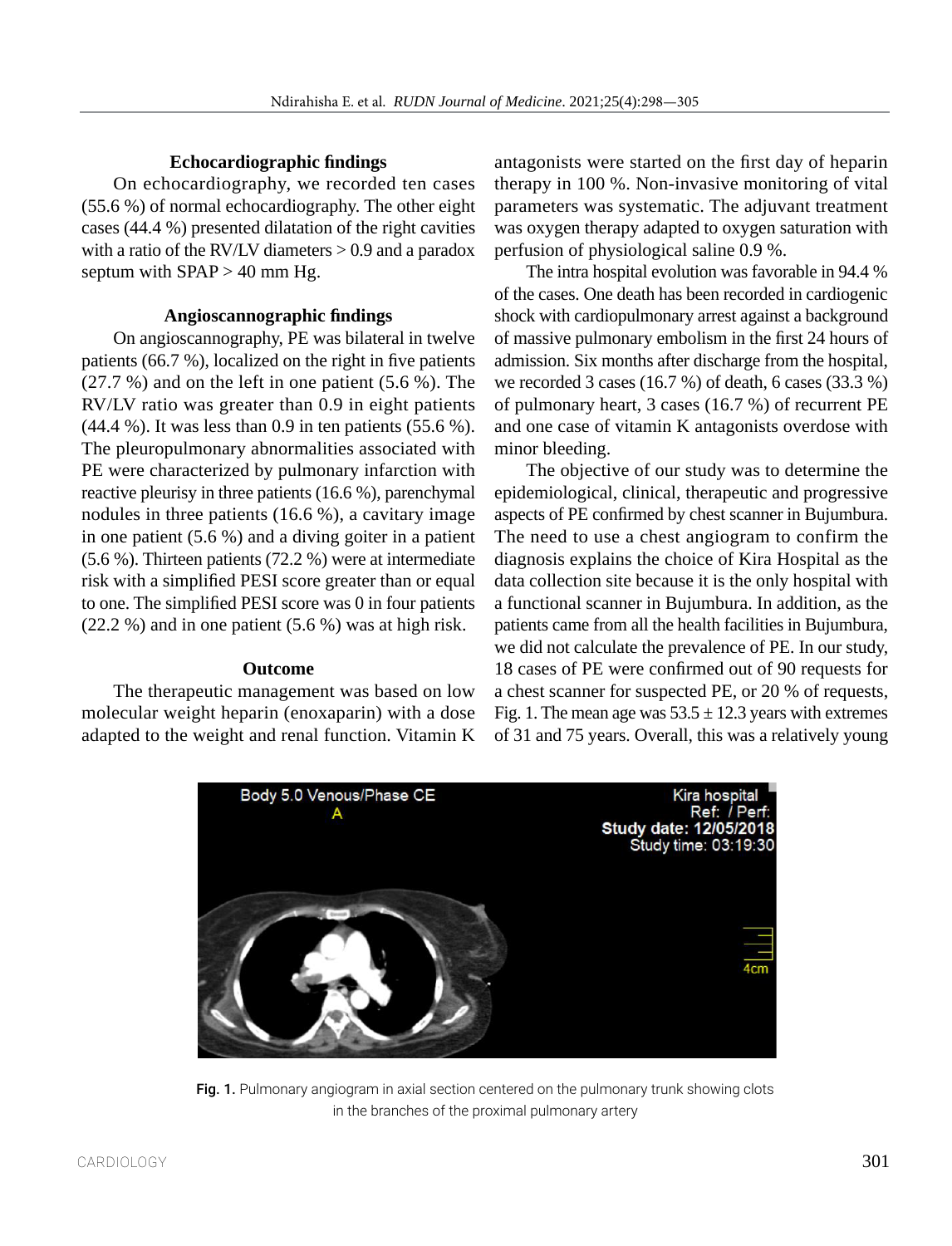population. In Africa, according to several authors, PE is a pathology found in a young population [27, 32]. Indeed, Souleymane P et al. and Diall IB et al. respectively found an average age of  $52.7 \pm 14.4$  years and  $51 \pm 16.9$  years [6, 7]. In western industrialized countries, the average age is more advanced with 68 years in Germany and 67.6 years in France [8, 9].

According to some studies like ICOPER (International Cooperative Pulmonary Embolism Registry) and PIOPED II (Prospective Investigation of Pulmonary Embolism Diagnosis), the female prevalence of PE is common. It is linked to the existence of certain factors specific to women such as venous insufficiency during pregnancy, oral contraception with estrogenprogestin and longevity [10, 11]. In our study, the sample included 10 women (55.6 %) and 8 men (44.4 %) with a sex ratio of 1.25 in favor of women. The risk factors, dominated by an advanced age, the female sex, a history of thrombo-embolic disease, hypertension, diabetes are classic according to the literature [6, 7, 12]. These factors as identified in the literature are advanced age, female gender, history of thromboembolic disease, recent surgery, hospitalization, immobilization, trauma, transfusions, cancer and constitutional or acquired abnormalities of hemostasis [6, 11].

The functional signs were dominated by dyspnea with 16 cases (88.9 %) followed by chest pain, syncope and hemoptysis with 44.4 %, 22.2 % and 16.7 % of cases respectively. Dyspnea is the dominant functional sign in the literature with a frequency ranging from 73 to 100 % [7, 13]. However, only 20 % of patients diagnosed with pulmonary embolism will have presented the classic triad: dyspnea, chest pain and hemoptysis [14]. Even more confusing, in patients who die from massive pulmonary embolism, dyspnea is found in only 60 % of cases, chest pain in 17 % and hemoptysis in 3 % of cases [14]. Tachycardia is sometimes the only symptom leading to PE. It is found in 30 to 40 % of cases depending on the series and it can be caused by pain, fever, hypoxia or a drop in blood pressure [13].

The physical signs were dominated by tachycardia with 100 % of the cases and the signs of right heart failure in 44.4 % of the cases. Souleymane P et al. in Togo and Ouldzein from Tunisia found tachycardia in 80.4 % and 60.5 % respectively [6, 12]. One of the European recommendations to avoid unnecessary tests and false positives is the use of the Wells score [5]. In our series, incidence of PE according to the simplified Wells clinical probability score was high probability in 66.6 % of cases, intermediate probability in 33.4 %. In the study by Souleymane P et al., the Wells score for PE confirmed by chest scanner was low in 21.6 %, moderate in 29.4 % and high in 49 % [6].

According to the literature, the low clinical pre-test probability of PE corresponds to a confirmed incidence of PE of 10 %, the intermediate or moderate probability will correspond to an incidence of 30 % and in case of high probability, the incidence of PE will be 65 % [15]. In our study, the pre-test clinical probability assessed by the corrected Wells score was probable in 100 % of the cases.

The electrocardiogram was abnormal in 100 % of the cases and objectified a tachycardia in 88.9 %, a right branch block in 44.4 %, an axial deviation on the right in 44.4 % and a case of complete arrhythmia by atrium fibrillation. According to the literature, the most frequently found anomalies are sinus tachycardia, right branch block, S1Q3 appearance, witness of right ventricular overload, right axial deviation, changes in the «ST» segment or the «T» wave and «P» pulmonary wave [16].

The trans-thoracic echocardiography was performed in 100 % of the cases and was abnormal in 44.4 % of the confirmed PEs. The abnormal echocardiographic signs were dilation of the right cavities, diameter RV / LV greater than 0.9, and a paradoxical septum with pulmonary pressures greater than 40 mm Hg.

According to Souleymane P et al., 71 % of patients had performed transthoracic cardiac ultrasound and three-quarters had images suggesting a pulmonary heart [6]. Echocardiography allows a rapid and satisfactory assessment of the hemodynamic state, especially for patients in shock. In a patient with clinical suspicion of PE, in shock and without a cardiopulmonary history, the presence of an acute pulmonary heart on echocardiography confirms the diagnosis [17]. A direct sign in favor of PE is the right intra-cavitary thrombus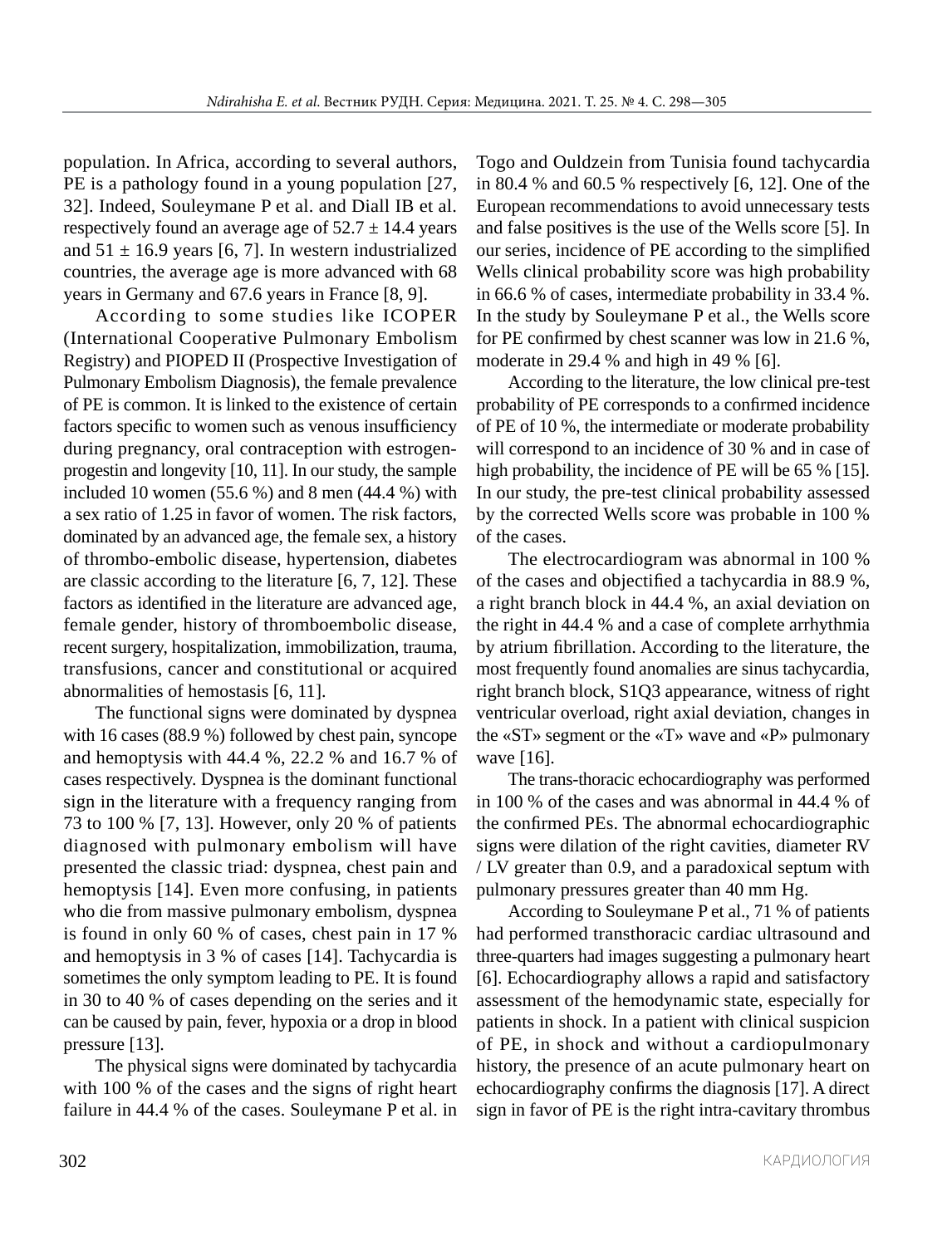present in 7 to 18 % of resuscitation patients and the indirect sign is pulmonary arterial hypertension [2, 18].

The lack of feasibility of D-dimmers, blood gas, BNP, NT‑pro BNP and troponin did not allow us to correctly make the diagnostic and prognostic stratification of pulmonary embolism. In the absence of contraindications, the chest angiography is the first line examination to perform in order to make a diagnosis of certainty. It is a rapid, sensitive, specific examination, allowing the positive diagnosis of PE, the characterization of the quality of the underlying pulmonary parenchyma but also the search for differential diagnoses [13, 19]. It allows reliable visualization, at least up to the segmental branches [5].

During the study period, we identified a total of 90 thoracic angioscannography requests for suspected PE and the diagnosis of PE was confirmed in 18 patients representing 20 % of the requests. In the study by H. Ouldzein et al., thoracic angioscannography performed in 24 patients (55.8 % of the requests), confirmed the PE in 83 % of the cases [12]. The PIOPED II study had shown that for the same scanner result «in favor» of PE, a non-low clinical pre-test probability corresponded to a final diagnosis of PE of 95 % but only 58 % in the presence of a low pre-test clinical probability. According to the literature [6, 12], the initial treatment makes use of heparins with relay by AVK just as in our study. In the absence of a technical platform, we did not perform an embolectomy or thrombolysis for severe massive PE. Mortality was high in accordance with the literature [15, 20]. We recorded 5.6 % during hospitalization and 16.7 % over the next six.

### Conclusion

Pulmonary embolism is pathology of a relatively young population predominant in women. In addition to the female sex, the risk factors are dominated by the thromboembolic disease, the old age and the chronic no communicable diseases (hypertension, diabetes, cancer,). The clinical signs are not specific but the Wells score is very helpful in the diagnosis. In the absence of contraindications, the thoracic scanner is a para-clinical examination of first choice, very sensitive and specific. In the short term, the outcome is favorable under appropriate treatment. Prevention of thromboembolic diseases is essential to reduce the negative impact of PE.

#### References

1. Meneveau N. L'embolie pulmonaire aux urgences: que disent les recommandations. *Presse Med*. 2018; 47:784—791.

2. Torbicki A, Perrier A, Konstantinides S, Agnelli G, Galiè N, Pruszczyk P, Bengel F, Brady AJ, Ferreira D, Janssens U, Klepetko W, Mayer E, Remy-Jardin M, Bassand JP; ESC Committee for Practice Guidelines (CPG). Guidelines on the diagnosis and management of acute pulmonary embolism: the Task Force for the Diagnosis and Management of Acute Pulmonary Embolism of the European Society of Cardiology (ESC). *Eur Heart J.* 2008;18:2276—315. doi: 10.1093/ eurheartj/ehn310.

3. Touze JE, Moncany G, Amonkou A. La maladie thromboembolique pulmonaire en Côte d'Ivoire (à propos de 13 cas). *Med Trop.* 1985;45:43—46.

4. Houenassi M, Sacca-Véhounkpe J, Tchabi Y, Dossou-Yovo RA, Saïzonou F, Biaou O, D'Almeida M, Agboton H. Evaluation de la prise en charge de l'embolie pulmonaire dans un pays à faible niveau socioéconomique: cas du Bénin. *Cardiologie Tropicale*. 2013;136:1—5.

5. Wells PS, Anderson DR, Rodger MA and Ginsberg JS, Kearon C, Gent M. Derivation of a simple clinical model to categorize patients' probability of pulmonary embolism: in creating the models utility with the simpliRED D‑dimer. *Thromb Haemost*. 2000;83 (3):416—20.

6. Souleymane P et coll. L'embolie pulmonaire au centre hospitalier universitaire Campus de Lomé (Togo): étude rétrospective à propos de 51 cas. Pan Afr medical journal 2015.

7. Diall IB, Coulibaly S, Minta I, Ba HO, Diakité M, Sidibé N. Etiologie, clinique et évolution de l'embolie pulmonaire à propos de 30 cas. *Mali Méd*. 2011;26(1):1—6.

8. Reissig A, Haase U, Schulze E, Lehmann T, Kroegel C. Diagnosis and therapy of pulmonary embolism prior to death. *Dtsch Med Wochenschr*. 2010;135(30):1477—83.

9. Olié V, Chin F, Lamarche-Vadel A, De Peretti C. La maladie veineuse thromboembolique: patients hospitalisés et mortalité en France en 2010. *Bull Epidémiol Hebd*. 2013;(33—34):417—24.

10. Konstantinides SV, Meyer G, Becattini C, Bueno H, Geersing GJ, Harjola VP, Huisman MV, Humbert M, Jennings CS, Jiménez D, Kucher N, Lang IM, Lankeit M, Lorusso R, Mazzolai L, Meneveau N, Ní Áinle F, Prandoni P, Pruszczyk P, Righini M, Torbicki A, Van Belle E, Zamorano JL; ESC Scientific Document Group. 2019 ESC Guidelines for the diagnosis and management of acute pulmonary embolism developed in collaboration with the European Respiratory Society (ERS). *Eur Heart J*. 2020;41(4):543—603. doi: 10.1093/ eurheartj/ehz405.

11. Reiff DA, Haricharan RN, Bullington NM, Griffin RL, McGwin G Jr, Rue LW 3rd.Traumatic brain injury is associated with the development of deep vein thrombosis independent of pharmacological prophylaxis. *J Trauma*. 2009;66:1436—40.

12. Ouldzein H, Nourredine A, Cherradi R, Rahal N, Mechmeche R, Haouala H. Prise en charge de l'embolie pulmonaire en milieu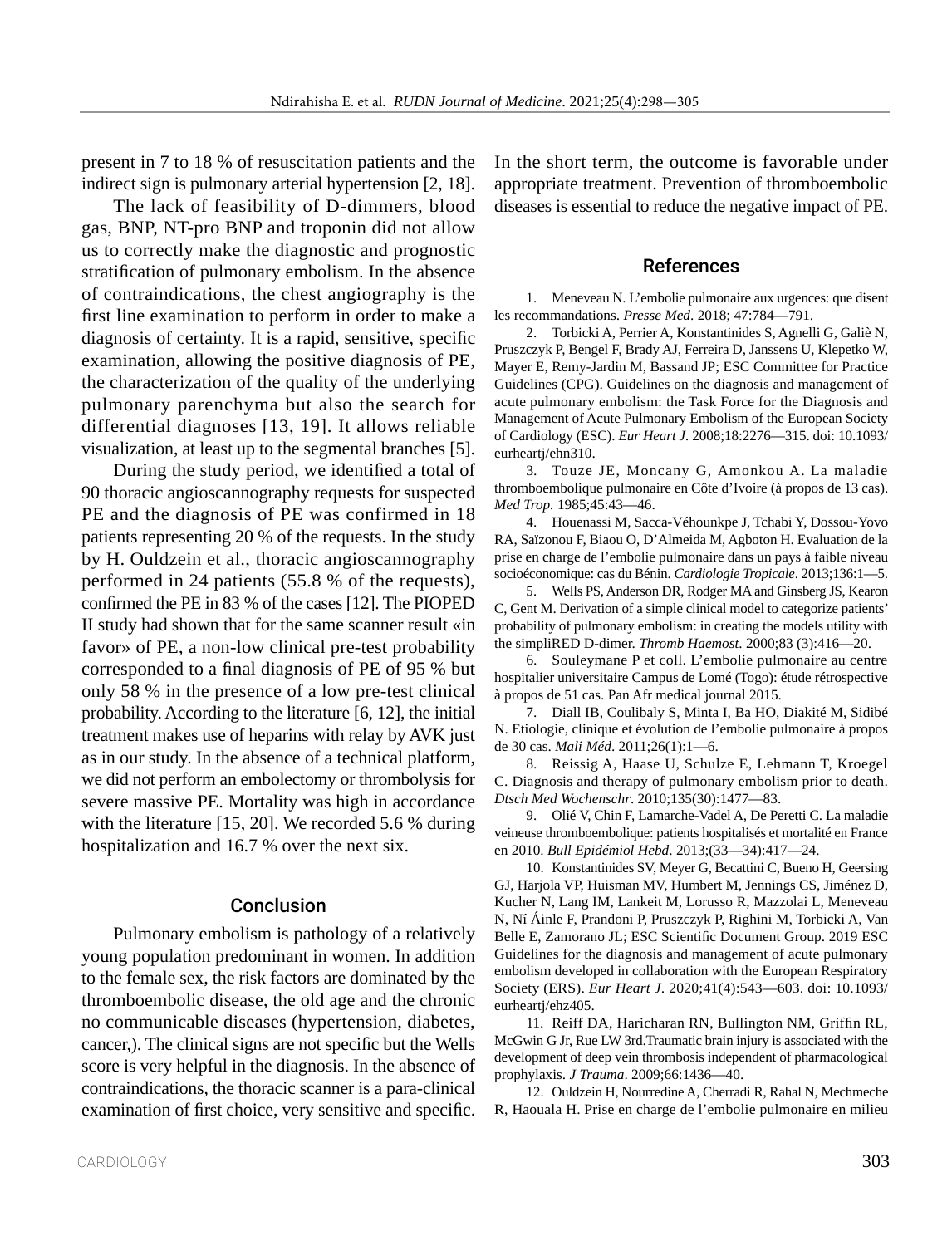cardiologique: expérience d'un Hôpital tunisien. *Annales de cardiologie et d'angéiologie*. 2008;57(1):52—57. doi: 10.1016/j. ancard.2007.01.002.

13. Meneveau N, Vuillemenot A, Bassand J.-P. L'Embolie Pulmonaire. *Evaluation clinique démarche diagnostique et stratégie thérapeutique*. Boeringer Ingelheim France. R and J. Edition médicale. 1997;11:53—56.

14. Talavera F, Setnik G, Halamka J. Pulmonary embolism. Besson, *E‑medicine*. 1999.

15. Ferrari E. Scores de probabilité, diagnostic et stratification du risque de l'embolie pulmonaire. *Arch Mal Coeur Vaiss Prat*. 2015;247:2—7. doi: 10.1016/j.amcp.2015.07.004

16. Bahloul M, Chaari A, Kallel H, Abid L, Hamida CB, Dammak H, Rekik N, Mnif J, Chelly H, Bouaziz M. Pulmonary embolism in intensive care unit: Predictive factors, clinical manifestations and outcome. *Ann Thorac Med*. 2010;5:97—103.

17. Grifoni S, Olivotto I, Cecchini P, Pieralli F, Camaiti A, Santoro G, Pieri A, Toccafondi S, Magazzini S, Berni G, Agnelli G. Utility of an integrated clinical, echocardiographic, and venous ultrasonographic approach for triage of patients with suspected pulmonary embolism. *Am J Cardiol*. 1998;82(10):1230—5. doi: 10.1016/s0002-9149(98)00612-2.

18. Reiff DA, Haricharan RN, Bullington NM, Griffin RL, McGwin G Jr, Rue LW 3rd.Traumatic brain injury is associated with the development of deep vein thrombosis independent of pharmacological prophylaxis. *J Trauma*. 2009; 66:1436—40.

19. Vedovati MC, Germini F, Agnelli G, Becattini C. Prognostic role of embolic burden assessed at computed-tomography angiography in patients with acute pulmonary embolism: systematic review and meta-analysis. *J Thromb Haemost*. 2013;11(12):2092—102.

20. Goldhaber SZ, Visani L, De Rosa M. Acute pulmonary embolism: clinical outcomes in the International Cooperative Pulmonary Embolism Registry (ICOPER). *Lancet*. 1999;353:1386—89.

## **Тромбоэмболия легочной артерии в Бужумбуре**

**Э. Ндирахиша[,](mailto:kabandaeugene%40yahoo.fr?subject=Eug%C3%A8ne%20Ndirahisha) Т. Сибомана, Дж. Ньяндви [,](https://orcid.org/0000-0002-3715-7891) Р. Ньяндви [,](https://orcid.org/0000-0003-4371-425X) С. Маниракиза, П. Барасукана, Х. Нахайо, Э. Барансака**

> Университет Бурунди, Медицинский факультет, *Бужумбура, Бурунди*  $\boxtimes$ kabandaeugene@yahoo.fr

**Аннотация.** *Актуальность.* Тромбоэмболия легочной артерии требует неотложной диагностики и лечения. В Африке получение данных относительно данной патологии по-прежнему остается сложной задачей. Таким образом, целью данной работы является описание эпидемиологических, клинических, терапевтических аспектов и исходов в краткосрочной перспективе тромбоэмболии легочной артерии, подтвержденной торакальным ангиосканером в больнице Кира в Бужумбуре, крупнейшкм городе Бурунди с населением около 375000. *Пациенты и методы*. В описательном исследовании принимали участие 18 пациентов, с тромбоэмболией легочной артерии, подтвержденной торакальным ангиосканом в Бужумбуре с 1 января 2015 г. по 31 декабря 2018 г., и подписавших добровольное согласие на участие в исследовании и обработку персональных данных согласно Хельсинкской декларации Всемирной медицинской ассоциации. Для каждого зарегистрированного пациента были собраны социально-демографические данные, истории заболеваний и факторы риска; клинические, эхокардиографические и сканнографические данные с оценкой по системе Уэлс. Результаты представлены в виде средних значений и процентов. *Результаты и обсуждение*. Средний возраст пациентов составил  $53.5 \pm 12.3$  года при соотношении полов 1,25 в пользу женщин. Основной была возрастная группа от 50 до 59 лет (33,3 %). Предварительный тест клинической вероятности по упрощенной шкале Уэлс был высоким в 66,6 % и средним в 33,3 % случаев. Наиболее частым фактором риска была венозная тромбоэмболия в анамнезе. Одышка была основной причиной обращения в 94,4 % случаев. Один пациент умер (5,6 %) во время госпитализации. Через шесть месяцев после выписки из больницы мы зарегистрировали 3 случая (16,7 %) смерти, 6 случаев (33,3 %) легочного сердца, 3 случая (16,7 %) рецидива тромбоэмболии легочной артерии и один случай передозировки антагонистами витамина К с незначительным кровотечением. *Выводы*. Тромбоэмболия легочной артерии распространена среди относительно молодого населения